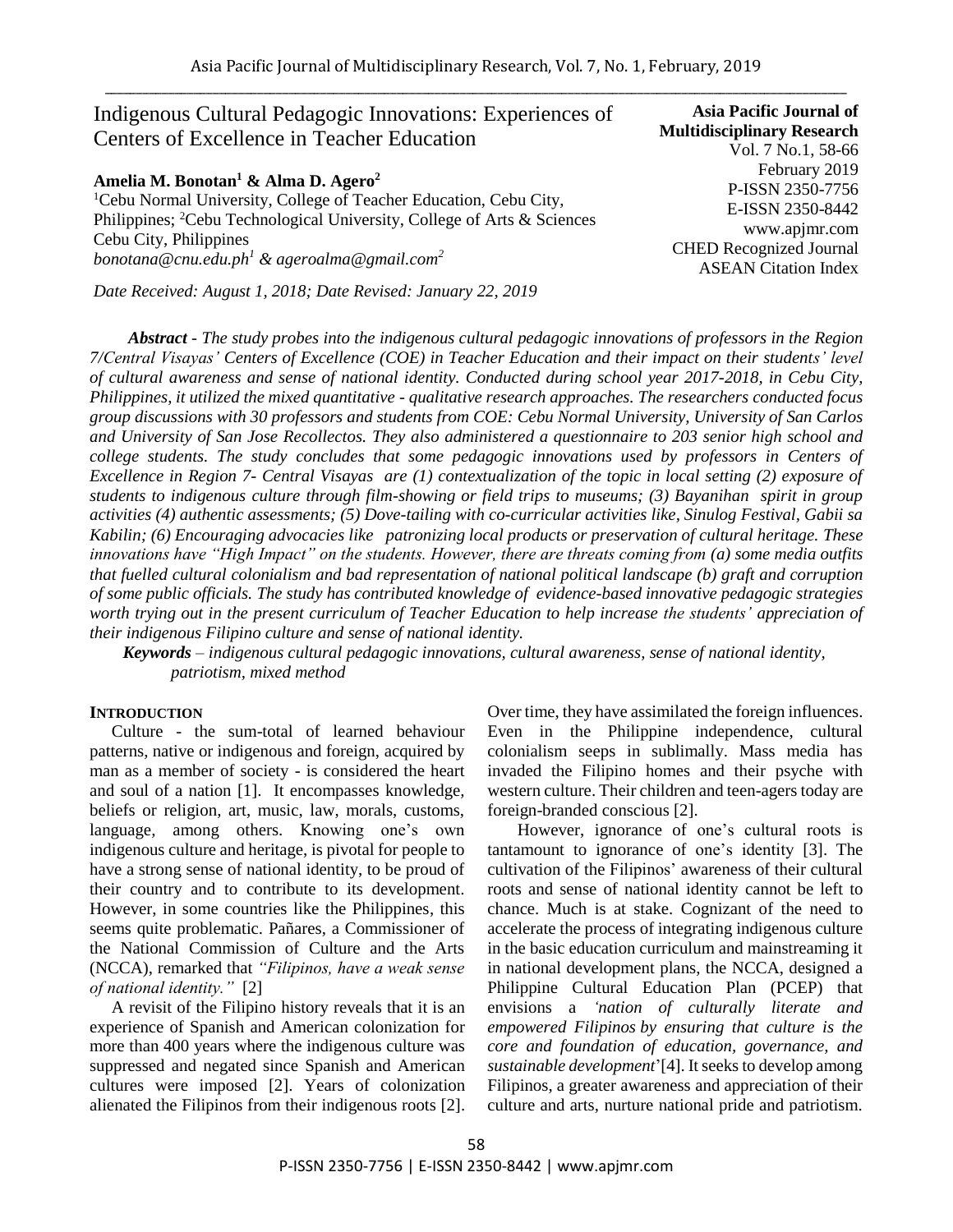It is designed to make cultural education accessible to all sectors of society [4]. Among its projects was the *Kaguruang Makabayan* on Culture-Based Teaching of the MAKABAYAN Curriculum. Furthermore, PCEP gained strength with the enactment of the RA 10066 or the *National Cultural Heritage Act of 2009*. Together with the Department of Education, it is tasked to "*formulate the cultural heritage education programs both for local and overseas Filipinos to be incorporated into the formal, alternative and informal education, with emphasis on the protection, conservation and preservation of cultural heritage property"* [5].

Some eight years had already elapsed since the signing of the National Cultural Heritage Act. Missing in the literature are studies about the experiences in implementing the law in education. This gap served as impetus to the researchers to conducting the present study.

 Convinced of the multiplier effect of professors in forming a new breed of students who are well-versed in their indigenous cultural roots, the researchers tapped the experiences of teachers and professors awarded by the Commission on Higher Education (CHED) as *Centers of Excellence* (COE) *in Teacher Education.* The COE are acknowledged to *"continually demonstrate excellent performance in the areas of instruction, research, extension, and exhibit an excellent ability to produce quality pre-service teacher education…"* [6].

 In the study, the term *'indigenous'* means what is native or home-grown as contrasted to what is foreign to a locale [7] while the indigenous cultural pedagogic innovations of professors refer to new practices, strategies or approaches related to teaching-learning processes that, aside from the expected outcome competencies, seek to raise the students' awareness of their cultural roots, national identity and patriotism.

#### **OBJECTIVES OF THE STUDY**

 This study probes into the indigenous cultural pedagogic innovations of professors in the Region 7/Central Visayas' Centers of Excellence in Teacher Education and their impact on the students' level of awareness of their cultural roots and national identity.

 Specifically, it seeks to determine some indigenous culture-based pedagogic innovations of professors in COE in Teacher Education and their impact on the students' level of awareness of their cultural roots, national identity and love for country; and some threats experienced by the professors related to this endeavour.

# **Theoretical Underpinning**

 This study is anchored on (1) Vygotsky's Zone of Proximal Development (ZPD) and (2) Bandura's Social Learning Theory. The ZPD refers to the difference between what the learner can do without help and what he can do with help - under the guidance of a competent teacher [8]. Vygotsky believes that the role of education is to provide children with experiences in their ZPD, thereby advancing their individual learning [8]. In this study, it is assumed that with the assistance of the professor, the imbibing of the indigenous cultural appreciation of the students will be enhanced.

 While Bandura's Social Learning Theory posits that people learn from one another, via observation, imitation, and modelling [9]. It is presumed that students learn from their professors and will imitate the professors especially with respect to appreciation of their cultural roots, national identity and patriotism.

### **MATERIALS AND METHODS**

### *Research Design*

 The study utilized the mixed qualitativequantitative research designs. The Qualitative Part used the basic qualitative research design to delve on the indigenous cultural pedagogic innovations of professors in strengthening the students' awareness of their cultural roots, national identity and patriotism. While the Quantative Part made use of descriptive survey to determine the impact of these teaching innovations on the students' level of awareness of their indigenous cultural roots, national identity and patriotism.

# Qualitative Part

 The researchers made use of purposive sampling and chose the professor-participants of the study according to the following criteria: (1) they have to come universities or colleges awarded by the Commission on Higher Education (CHED) as Centers of Excellence (COE) in Teacher Education; (2) recommended by their respective deans for practicing innovative teaching strategies; (3) have very satisfactory (VS) or outstanding (O) teaching performance.

 The researchers conducted semi-structured interviews and focus group discussions (FGD) with the thirty (30) identified innovative professors who signified their consent to collaborate with the study regarding their pedagogic innovations, through the assistance of the deans of the Centers of Excellence in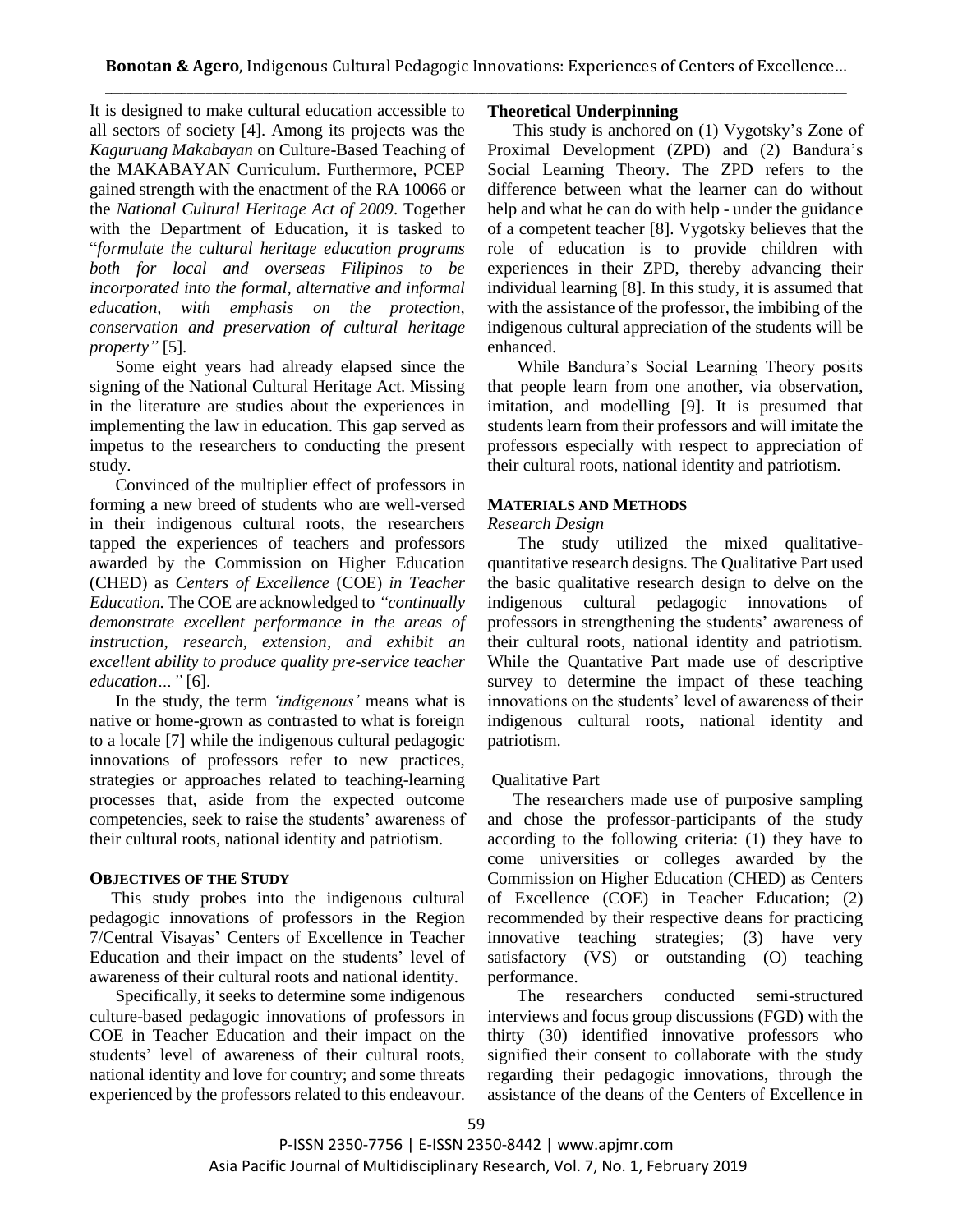Teacher Education in Region 7, namely Cebu Normal University (CNU), University of San Carlos (USC), and University of San Jose Recoletos (USJR), Cebu City, during the school year 2017-2018. The researchers utilized the basic qualitative research design, which seeks a deeper understanding of the phenomenon [10], namely the indigenous culturebased teaching strategies. Moreover, the results were categorized in themes.

#### Quantitative Part

 While in the Quantitative part, the researchers utilized the descriptive design through a researchersmade questionnaire to measure the impact of the pedagogic innovations on the students' level of awareness of their cultural roots, national identity and love for country. The questionnaire was previously pilot-tested to ensure validity and reliability. In the development of the instrument, the researchers followed the process as discussed by Monteroso & Bonotan [11]. It was pilot tested to fifty (50) similar student respondents to fine-tune, ensure its validity and reliability before administering it to the student respondents. The results were analyzed using the Statistical Package for Social Sciences (SPSS). It yielded Cronbach's alpha of 0.87 which indicated that the questionnaire is highly reliable. For construct validity, an exploratory factor analysis (EFA) was used. The researchers used the eigenvalue greater than one– rule to ascertain the appropriate number of factors to retain. It revealed a 7-factor solution which explains 71.85% (over the acceptable value of 60%) of the total variance of the construct, with Kaiser-Meyer-Olkin (KMO) Measure of Sampling Adequacy of 0.605 (above the acceptable level of 0.5). The results gave confidence that the instrument would indeed measure what it intends to measure as far as the construct is concerned.

 The researchers then administered the questionnaire to 220 students of the professors and were able to collect 203 answered questionnaires or 92% retrieval rate. Ten (10) of these students were also interviewed for triangulation.

Ethical Consideration

 The researchers followed the ethical protocol as explained by Castillon and Bonotan [12]. They asked for the informed consent of the prospective participantprofessors after explaining to them the merits of their study. Once received, they asked the permission of the participants to audio record the interviews to have greater accuracy in the data collection. Likewise, they observed confidentiality and presented the results as group data. For the names of the participants and universities, they used generic labels as participant 1, participant 2 or school 1, school 2, school 3.

Table 1. Faculty Member Participants and Student Respondents

| Centers of Excellence | Faculty        |      | <b>Students</b> | Total         |     |
|-----------------------|----------------|------|-----------------|---------------|-----|
| in Region 7           | <b>Members</b> |      |                 |               |     |
|                       | n              | $\%$ | n               | $\frac{0}{0}$ |     |
| <b>CNU</b>            | 10             | 33.3 | 61              | 30.0          | 71  |
| <b>USC</b>            | 10             | 33.3 | 65              | 32.0          | 75  |
| USJR                  | 10             | 33.3 | 77              | 37.9          | 87  |
| Total                 | 30             | 100  | 203             | 100           | 233 |

#### **RESULTS AND DISCUSSION**

### **Question 1: The indigenous cultural pedagogic innovations of professors in COE**

The classroom setting serves as the "theatre" of pedagogic innovations to foster awareness of the students' cultural roots, national identity and love for country. Based on the data gathered, the following themes were extracted:

### **1. Contextualizing the topic in local setting cum story-telling and sense of humor**

 The classroom setting serves as the "theatre" of pedagogic innovations to foster awareness of the students' cultural roots, national identity and love for country. The professors revealed that one of their strategies is by using Philippine setting, its people and culture, as the context for their topic discussion. Participant 2, a Math professor, explained, *"For example, in Mathematics, you are discussing about measurements, you can deal with the height of Mt. Apo …which is quite high, or the size of the smallest fish in the world only found in the Philippines- the pandaka pymaea or the Philippine goby. In Bohol, you can use the tarsier, the smallest monkey in the world. So, probably you are giving examples but at the same time you promote what we have in the Philippines." (P5)*

This strategy concurred with the studies of Fetui  $\&$ Malaki-Williams; Podmore, Sauvao, & Mapa; Tuafuri & Mc Caffery [13] who found out that giving importance to learners' cultural context enhances student learning. It awakens in a subtle way, awareness of one's cultural roots paving the way to sense of national identity and patriotism. For as one scholastic philosophical axiom goes "*one cannot love what one does not know."*

 However, the researchers realized that contextualizing the lesson to Philippine setting and its local culture is not a joke. The professors have to be adept in both the content of the course as well as in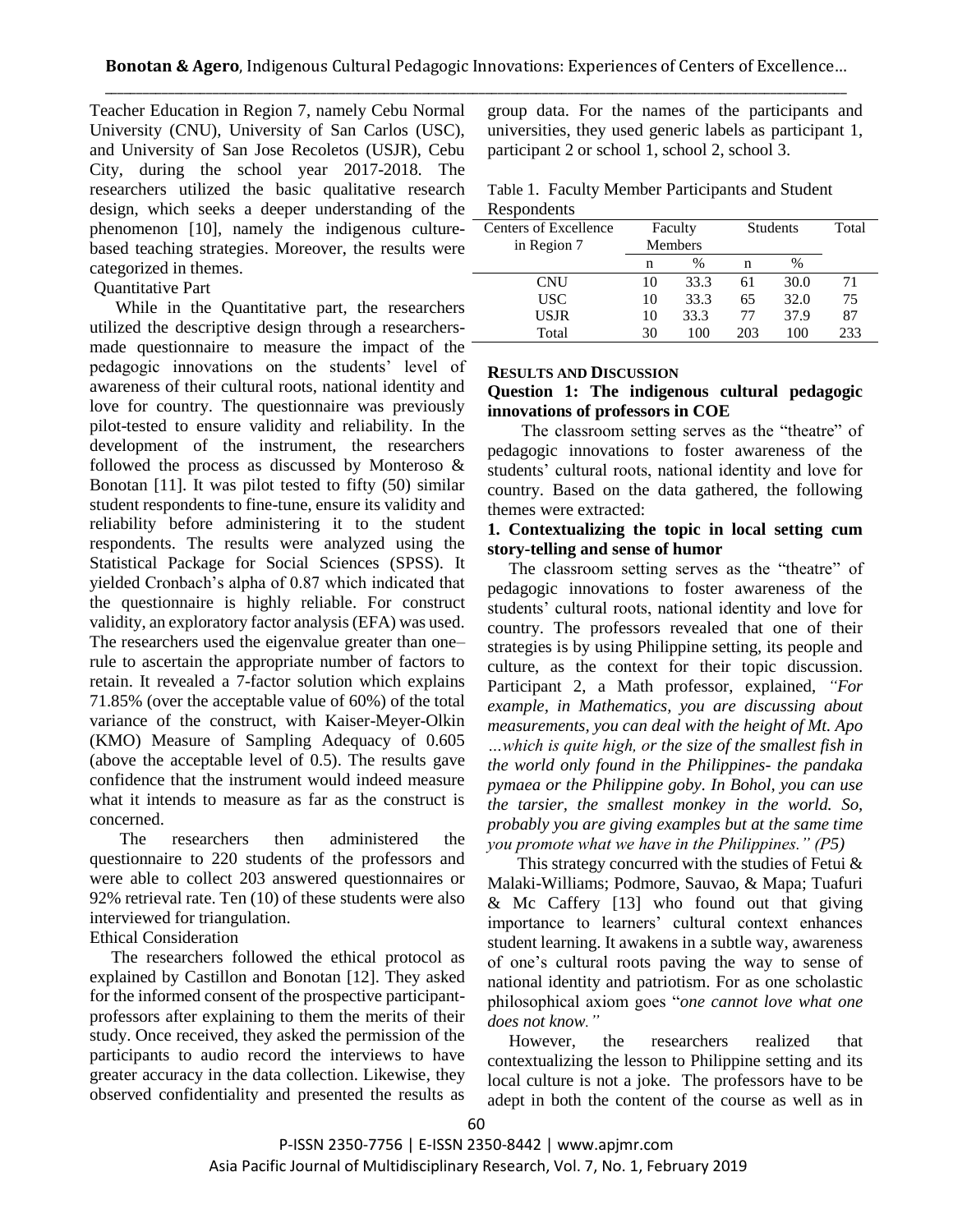Philippine geography, history, culture and arts. A special training may help for it to happen more often and with ease.

 The use of storytelling is also amazing for it naturally leads to values formation. One professor said: "*When* y*ou are dealing with ratio and proportion, you can use the nodes of bamboo trees... At the same time, you can picture a Filipino family under the bamboo tree. I can also share a story about the family… and make the students observe the bamboo tress - parang mag bow siya, so, kung kailangan, parang mabuting maging-flexible tayo, pliant like the bamboo. So parang ganun. Hindi lang ako nagtuturo ng Math, kailangan may konting kwento para makuha mo rin yong interes nila at the same time may meaning in their lives.*" (It [bamboo] seems to bow, so, if needed, we have to be flexible, pliant. I'm not only teaching Math, I can inject a short story to get their interest…) (P15)

 The effectiveness of storytelling approach is corroborated by studies of Egan, Isabelle and Wilson [13]. They found out that storytelling provides a framework for concept formation and retention resulting in student learning and motivation [13].

Another teacher remarked *"I would tell them stories and a little joke on the side so I can bring their interest back to the lesson. Sometimes, they wouldn't notice that my story telling is a prelude to the lesson proper."* (P8)

 This is confirmed by the findings of Ziv [14] that showed that infusing humor contributes to the happy classroom atmosphere and improves academic achievement.

 This pedagogic approach indeed can hit two birds with one stone – contextualizing the content with the people's peculiarities and country's geographical features or heroes. The students will learn the content, at the same time, grow in awareness and appreciation for their motherland, peoples and indigenous culture.

# **2. Exposing students to indigenous culture through film-showing, cultural shows, field trips to museums, Laro ng Lahi**

 The professors remarked that they don't limit their students to merely theoretical considerations but expose them to indigenous culture in varied modes, depending on the 'diskarte' or street-smartness of the professors, like film-showing or movies, cultural plays, fieldtrips to museums, Laro ng Lahi activities. Professor 2 explained that *"I encourage my students to get exposed to the wealth of cultural heritage that our country possesses."* While Professor 15 said, "*a*

*thorough exposure to the battles fought by our heroes to defend our freedom through film-showing, coupled with reflection and processing activities had fostered their civic engagement and desire to help build our country*."

 Professor 3 also explained that, "*It is through watching Filipino films or videos that students are able to have a deeper appreciation of Filipino artists or directors.*"

 Another professor added, "Singing *of Philippine Folk Songs and graceful indigenous dancing, with the background of the elements of music, can foster nationalism and patriotism… Students take pride in the performance of our Philippine songs and dances.*" (P11)

 Professor 21 added*, "I encourage my students to go for local tourism."* Going for local tourism offers a bright possibility *"na huwag maging dayuhan sa sariling bayan."(not to be a stranger in your own homeland).* 

 Still another professor said, *"I also encourage ecotourism" (P22).* This is wonderful since it encourages the "*responsible travel to natural areas that conserves the environment and sustains the well-being of the local people"* [16]. Professor 4 also described eco-tourism this way: "*It fosters conservation and preservation of tradition and biodiversity as well as giving out the best for the community.*"

 Involving the students in *Laro ng Lahi* (Culture-Based Games) is also helpful. A Physical Education (PE) professor explained: "*Involving the students in recreational activities in like Laro ng Lahi, made them proud of our games. The students appreciate our sports and at the same time they preserve our culture.*" (P12). Professor 17 said that *"In PE, as it is mandated, they play native sports like patintero, takyan or arnis for self-defense."* 

 These innovations provide opportunities to make the students experience *directly* the richness of Philippine culture, their national identity and pave the way for a deeper appreciation of their own country.

### **3. Bayanihan spirit as applied to group activities or outreach community service**

 "*Bayanihan"* or "community spirit" is a core essence of the Filipino culture [17]. It is helping and doing a task together, thus lessening the workload and making it easier and fun. Professors apply the "bayanihan spirit" to classroom setting, by preparing and using group activities, especially in big classrooms like 50 students in a class, to maximize student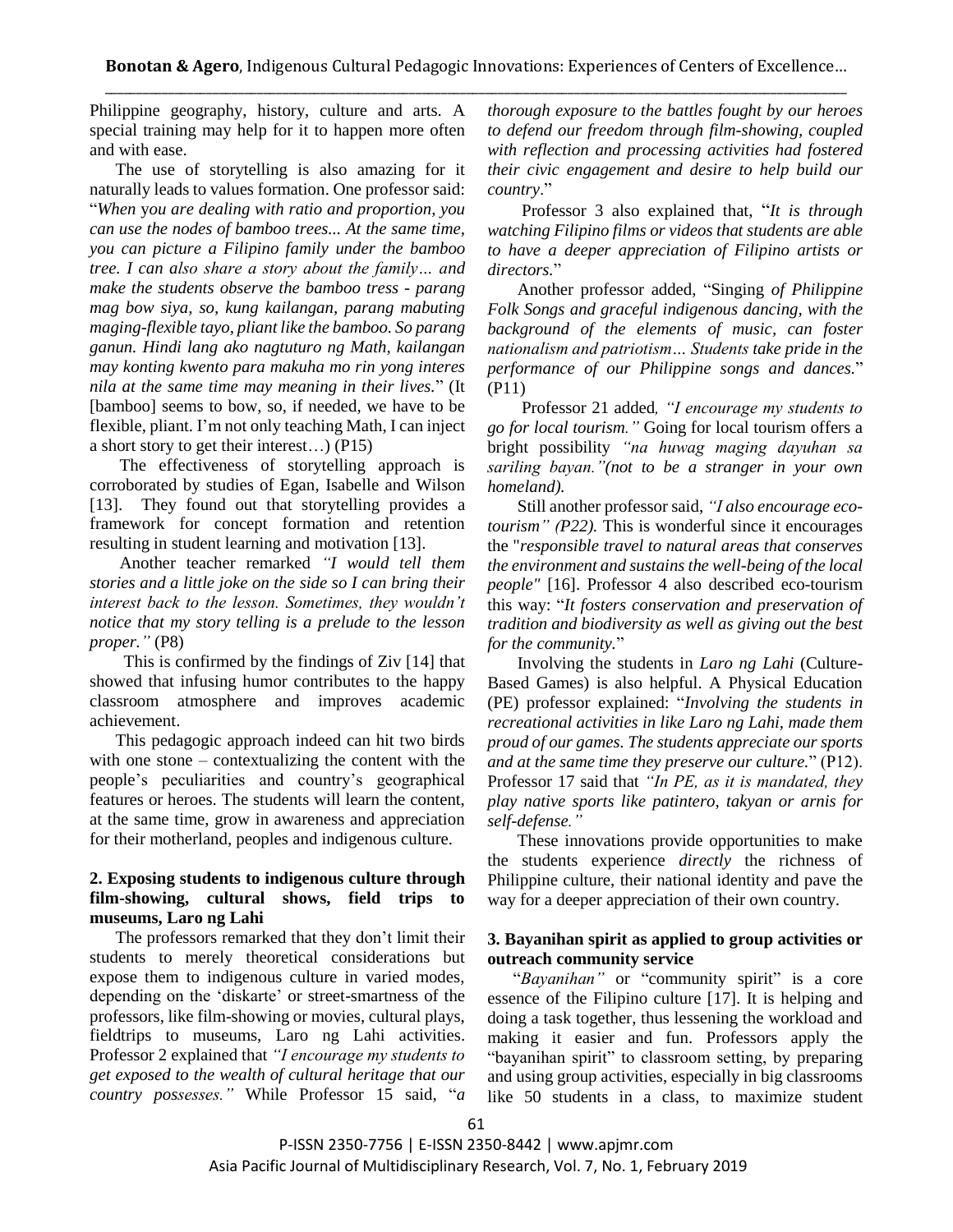interaction, tapping the benefits of peer-to-peer assistance.

 Professor 10 remarked: *"The group activity- small group discussion, brainstorming for projects, is my favourite approach. It is easy to prepare and manage and it is non-threatening. The students have more chance in sharing their ideas to their classmates than when I hold a whole class discussion."*

 Another student also explained: *"Through these group activities, I learned not only from my teacher, but from my classmates too. It boosts my confidence." (S5)*

 Besides, some professors in National Service and Training program (NSTP) make their students go for outreach and community service.

 Professor 12 explained: *"I bring my students to the community… so that they can do something concrete to help the community."* Another professor said that she does this for students…"*to become proactive & participate in community outreach like tutoring children or give some amount for help in feeding program, reaching out to the marginalized sectors of the society." (P5)*

 Professor 19 remarked: *"We have to expose them to the different classes of people especially the less fortunate so that they will have the inner passion to help them." (P19)*

 Another professor added *"The experience upholds their benevolence."* (P15)

 In courses where topics include exposure to diverse cultural groups, some professors would assign small groups to report to class the way of life of different indigenous ethnic groups – the Aetas, Badjaos, Maranaos or Lumads. Professor 9 narrated: *"Students have an opportunity to share the way of life of a particular tribe as assigned. They are helped to value the diversity in cultural heritage and express pride of their place without being ethnocentric."*

### **4. Authentic assessments –performance or product based such as cultural plays, researches, hand-made products**

 Introducing performance or product -based assessments such as cultural plays, speech choir, performing cultural songs and dances as culminating activity, research and crafting hand-made objects, video and film-making, exhibits are also used. These tasks lead students to study their history and culture.

 Professor 13 engaged the students in various craftsmaking like Parol Making, Festival Queen Doll Dress up, Miniature Tourist Spot Making. Students would then display their finished crafts in exhibits for others to see and appreciate. This approach was echoed by the Professor 1 who said: "*Cultural and artistic activities allow students to internalize their being Filipinos through self-expression.*"

 Other creative presentations include speech choir, video and film making, performing songs and dances, written activities, and reporting. A student explained: *"By letting us participate in speech choirs and plays, and assigning tasks which introduce us to various people who have contributed to our country. We get to live the lives of our ancestors and experience history. We also get to research about people who contributed to our country's culture especially in the field of art." (S 3)*

 Another student added: *"Our teachers give us a wide array of choices in terms of our performance tasks like showcasing the culture by making videos, brochures or infographics." (S 5)* 

 Most professors give the students the freedom to choose whatever type of creative presentation they want in order for them to effectively express their ideas and thoughts. A student explained:

*"Our teachers allow us to express our ideas/insights and give us freedom to do our style in enhancing strategies for better understanding." (S 9)* 

 Majority of the students prefer doing performance tasks that do not limit their output to the use of pen and paper only. According to them, doing creative presentations allow them to learn more. Undoubtedly, this is aligned with the vision of Heidi Jacob [18] who stated that "*curriculum should not only focus on the tools to develop reasoned and logical construction of new knowledge…but also should aggressively cultivate a culture that nurtures creativity in all our learners*."

### **5. Coordination with co-curricular activities like, Sinulog Festival or Feast of Santo Nino, Gabii sa Kabilin, Buwan ng Wika**

 The professors would also dovetail with the other co-curricular activities to strengthen the cultural awareness of the students. They would synchronize their discussions with the upcoming festivals such as the *Sinulog Festival, or Buwan ng Wika or Gabii sa Kabilin,* among others. In this way, the students would have more exposure and opportunities – curricular and co-curricular - to learn more deeply about their cultural roots, heritage and their importance.

 *Sinulog* is a grand and very colorful festival in the Philippines with a very rich history [19]. It is celebrated, every third week of January to honor the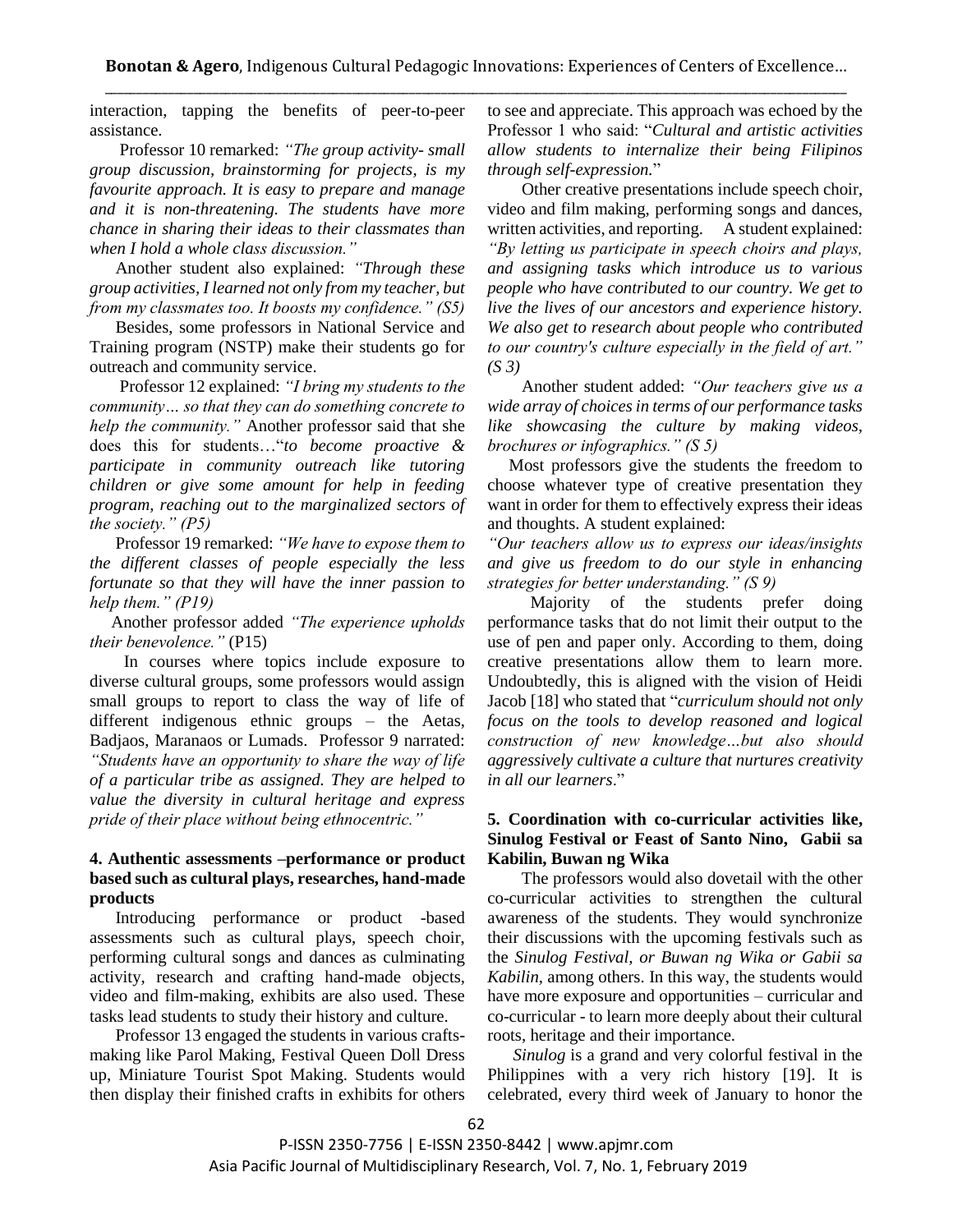Señor Santo Niño (Holy Child), in Cebu City, Philippines. Celebration includes the novena Masses sponsored by the different universities in Cebu City, parades, fluvial and land processions, street dances. Sinulog dance is essentially a religious dance that recalls the Filipinos' pagan past and their acceptance of Christianity, specifically Catholicism, which began with a small image of the Santo Niño.

 The Sinulog festival showcases enculturation, the harmonious blending of the Filipino people's faith in God and their native culture. Professor 6 narrates, *"The much awaited Sinulog Festival strengthens our faith and devotion to Señor Santo Niño through the novena masses and Sinulog dancing. It is a great example of enculturation."*

 One of the organizers of this event clarifies that: *"Sinulog dance is a prayer dance. It is a dance offering. It is simple and decent*."[19]

 The observation of some Catholic students on the involvement of their professors in the *Sinulog* Festival is another impetus for them to follow suit. This corroborates with Bandura's Social Learning Theory [9] which underscores the role of professors as role models as students would readily imitate them, in expressing their Christian faith through this cultural dance.

Gabii sa Kabilin or Heritage Night is an annual event in Cebu to celebrate the Heritage Month in May. People can visit museums and heritage sites and enjoy cultural shows, exhibits, food fairs [20]. This occasion provides a unique opportunity to the students to have a first-hand experience and "re-live" the Filipino cultural life starting with the *tartanilla* (horsedriven) ride, enjoying cultural shows of folk songs and folk-dances or visiting museums that offer a good collection of Filipino tradition and culture that can foster "pride of place"; bringing history to life [20]. Arinze [21] further explained that museums "hold the cultural wealth of the nation in trust for all generations and serve as the cultural conscience of the nations." Professor 1 remarked: *"It makes you very proud of your culture – so beautiful and so rich!"*

In recognition of its importance, the Cebu provincial government even adopted it as its official celebration in support *"of the preservation and promotion of Cebuano arts and culture through active participation and cooperation with local government units, nongovernment organizations, civil society organizations and cooperatives"* [22].

*Buwan ng Wika in August.* Based on Proclamation 1041 of 1997, the *Buwan ng Wika* is a celebration of the Filipino culture, history and its national language that mirrors the identity, culture, and heritage of the people [23]. *Filipino,* the national language, is what makes Filipinos Filipinos. NCCA explains that *"this national identity is strengthened by the national language as it continues to be developed and enriched by usage even as the Philippines aspires to have an active part in the process of globalization of the economies of the world*."[23].

 Though Cebuano students find it quite challenging to speak Filipino fluently, a Filipino professor explains: "*This celebration gives our students the chance go deeper into the roots of our history and culture, and to hone our proficiency in speaking Filipino. It is a big support to academic courses."*

# **6. Encouraging student advocacies such as care for the environment, patronizing local products and native delicacies**

 Building the nation is each one's responsibility. Each one is called to contribute his share to promote the welfare of all it members. Professors would remind their students that one way to fulfil this responsibility is to have an advocacy in support of a worthy cause. Professor 16 narrates, "I c*onstantly remind them to do their part of the responsibility of being Filipino.*"

 Most of the professors have their own advocacies – care for the environment, poverty alleviation through education, social justice, among others. These professors explained that they naturally infect their students with their own passion– in and outside the classroom regarding their advocacies as a concrete way to help build the country, encouraging them to join or come up with their own and contribute to the common good.

Professor 11 said: "I *encourage my students to patronize our own products and eat native delicacies. I start with my own example*."

 Another professor said that *"care for the environment, ensuring the cleanliness of the classroom is also love for country."* (P6)

 Still another professor said: *"I made my students see that love of country is shown is small things like throwing the garbage in the proper disposal areas."* (P7). Professor 17 also added *"Involvement in student organization that promotes students' well-being - a segment of the Filipino people - is also patriotism*."

 The results concurred with Vyzotsky's Zone of Proximal Development (ZPD) [8]. The professors, as the more knowledgeable others (MKO), discussed that the following strategies were helpful in fostering awareness and appreciation of one's indigenous cultural roots and love for country.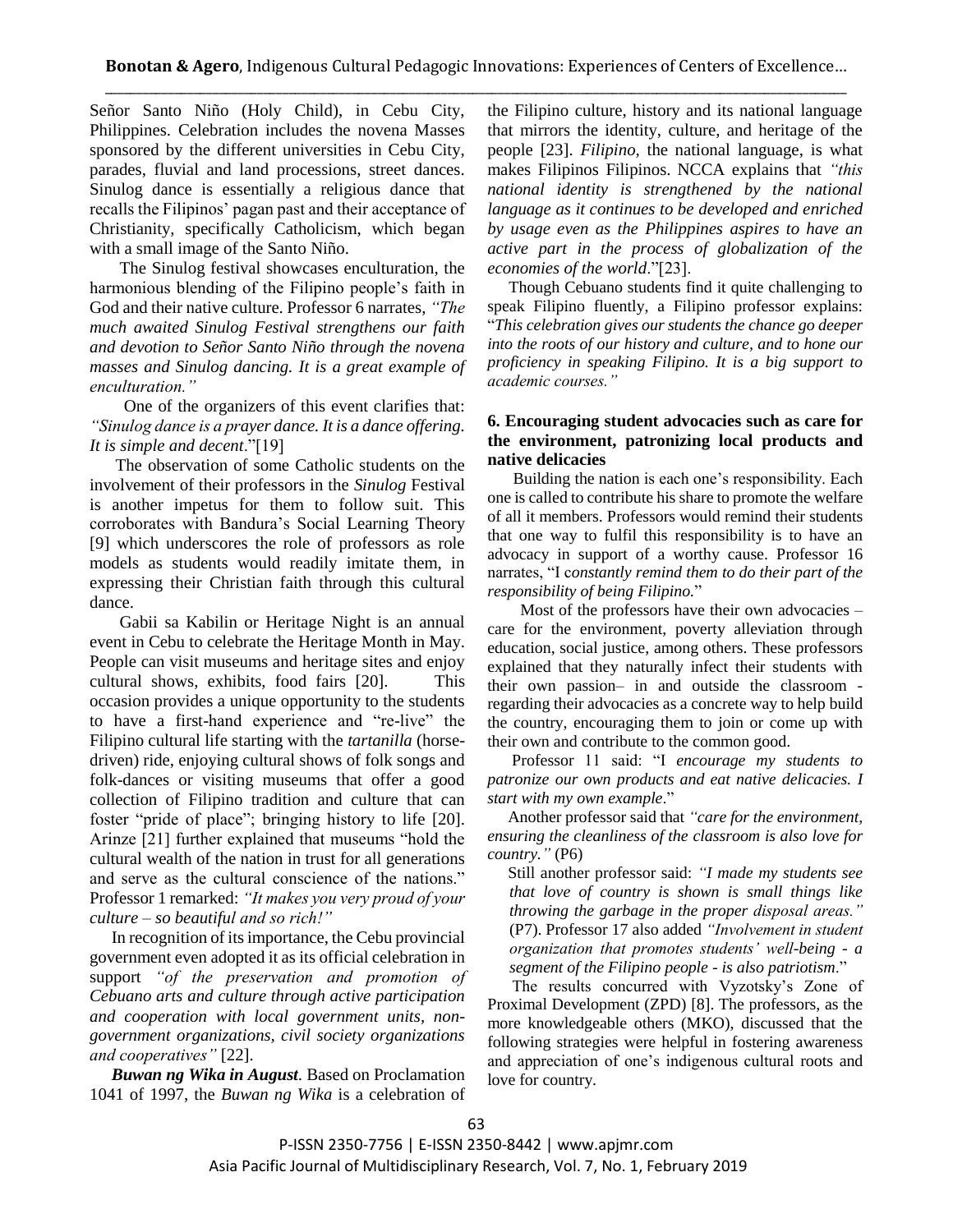| $\frac{1}{2}$<br>$\frac{1}{2}$                                        |             |             |                              |                 |                            | $(11.10 \times 11.1)$ cot of Billet check a milion, $\sigma$ COL<br>Mean $(\mathcal{X})$ |                            |                  |
|-----------------------------------------------------------------------|-------------|-------------|------------------------------|-----------------|----------------------------|------------------------------------------------------------------------------------------|----------------------------|------------------|
| <b>Items</b>                                                          |             |             | HEI <sub>1</sub><br>$N = 61$ |                 | HEI <sub>2</sub>           |                                                                                          | HEI3                       |                  |
|                                                                       |             | p-value     |                              | Rank            | $N=65$                     | Rank                                                                                     | $N = 77$                   | Rank             |
| Q1. Have a deep understanding of how educational processes relate     |             |             | 3.95                         | 24              | 3.64                       | 25                                                                                       | 3.74                       | 24.5             |
| to larger historical, social, cultural, and political process.        |             | $_{\rm NS}$ | HI                           |                 | HI                         |                                                                                          | H                          |                  |
| Q2. Preserve the "Filipino historical and cultural heritage"          |             |             | 4.20                         | 13.5            | 3.96                       | $\overline{21}$                                                                          | 3.94                       | 14.5             |
|                                                                       |             | <b>NS</b>   | H                            |                 | H                          |                                                                                          | H                          |                  |
| Q3. Have promoted "Filipino historical and cultural heritage"         |             |             | 4.15                         | 18              | 3.65                       | 24                                                                                       | 3.74                       | 24.5             |
|                                                                       |             | <b>NS</b>   | HI                           |                 | HI                         |                                                                                          | HI                         |                  |
| Q4. Show sensitivity to multi-cultural background of other learners   |             |             | 4.33                         | 5.5             | 4.02                       | 15.5                                                                                     | 4.05                       | $10\,$           |
|                                                                       |             | <b>NS</b>   | H                            |                 | HI                         |                                                                                          | H                          |                  |
| Q5. Acknowledge human cultural variation, social differences,         |             |             | 4.35                         | $\overline{4}$  | 4.05                       | 13                                                                                       | 4.08                       | $\overline{9}$   |
| social change, and political identities.                              |             | $_{\rm NS}$ | HI                           |                 | HI                         |                                                                                          | HI                         |                  |
| Q6. Have an open attitude toward different social, political, and     |             |             | 4.23                         | 10              | 4.27                       | 6                                                                                        | 4.10                       | $7\phantom{.0}$  |
| cultural phenomena through observation and reflection.                |             | $_{\rm NS}$ | $\rm HI$                     |                 | $\mathop{\rm HI}\nolimits$ |                                                                                          | $\mathop{\rm HI}\nolimits$ |                  |
| Q7. Analyze the different social, political, and cultural phenomena   |             |             | 4.13                         | 20.5            | 4.04                       | 14                                                                                       | 3.84                       | 20               |
| through observation and reflection.                                   |             | $_{\rm NS}$ | $\rm HI$                     |                 | HI                         |                                                                                          | $\mathop{\rm HI}\nolimits$ |                  |
| Q8. Appreciate the value of disciplines of Anthropology,              |             |             | 4.25                         | 7.5             | 4.33                       | 5                                                                                        | 3.96                       | 13               |
| Sociology, and Political Science as Social Sciences.                  |             | <b>NS</b>   | $\rm HI$                     |                 | $\mathop{\rm HI}\nolimits$ |                                                                                          | $\mathop{\rm HI}\nolimits$ |                  |
| Q9. Appreciate the nature of culture and society from the             |             |             | 4.20                         | 13.5            | 4.22                       | 9.5                                                                                      | 4.14                       | 5                |
| perspectives of anthropology and/or Sociology.                        |             | <b>NS</b>   | H                            |                 | $\mathop{\rm HI}\nolimits$ |                                                                                          | H                          |                  |
| Q10. Value our own Filipino cultural heritage                         |             |             | 4.48                         | 3               | 4.51                       | $\mathbf{1}$                                                                             | 4.35                       | $\boldsymbol{2}$ |
|                                                                       | 0.64        | <b>NS</b>   | H <sub>I</sub>               |                 | HI                         |                                                                                          | H                          |                  |
| Q11. Analyze key features of interrelationships of biological,        |             |             | 4.23                         | $\overline{10}$ | 4.40                       | $\overline{4}$                                                                           | 4.09                       | $8\,$            |
| cultural and socio-political processes in human evolution             | 0.31        | $_{\rm NS}$ | $\rm HI$                     |                 | $\mathop{\rm HI}\nolimits$ |                                                                                          | $\mathop{\rm HI}\nolimits$ |                  |
| Q12. Identify norms and values to be observed in interacting with     |             |             | 4.18                         | 15.5            | 4.15                       | $\overline{12}$                                                                          | 3.86                       | $\overline{19}$  |
| others in society, and the consequences of ignoring these rules.      |             | <b>NS</b>   | HI                           |                 | $\mathop{\rm HI}\nolimits$ |                                                                                          | $\mathop{\rm HI}\nolimits$ |                  |
| Q13. Assess the rules of social interaction to maintain stability of  |             |             | 4.18                         | 15.5            | 4.18                       | 11                                                                                       | 3.82                       | $21\,$           |
| everyday life                                                         |             | <b>NS</b>   | $\rm HI$                     |                 | HI                         |                                                                                          | $\mathop{\rm HI}\nolimits$ |                  |
| Q14. Assess the role of innovation in response to problems and        |             |             | 4.07                         | 23              | 3.95                       | $\overline{22}$                                                                          | 3.79                       | 22.5             |
| challenges.                                                           |             | $_{\rm NS}$ | $\rm HI$                     |                 | H <sub>I</sub>             |                                                                                          | H                          |                  |
| Q15. Recognize the value of human rights.                             |             |             | 4.50                         | $\overline{2}$  | 4.45                       | 2.5                                                                                      | 4.36                       | $\mathbf{1}$     |
|                                                                       | 0.13        | <b>NS</b>   | $\mathop{\rm HI}\nolimits$   |                 | $\mathop{\rm HI}\nolimits$ |                                                                                          | $\mathop{\rm HI}\nolimits$ |                  |
| Q16. Promote the common good.                                         |             |             | 4.33                         | 5.5             | 4.45                       | 2.5                                                                                      | 4.13                       | $\overline{6}$   |
|                                                                       | 0.99        | <b>NS</b>   | H <sub>I</sub>               |                 | H <sub>I</sub>             |                                                                                          | $\mathop{\rm HI}\nolimits$ |                  |
| Q17. Analyze aspects of social organization.                          |             |             | 4.13                         | 20.5            | 4.22                       | 9.5                                                                                      | 3.90                       | 16.5             |
|                                                                       | 0.16        | <b>NS</b>   | H <sub>I</sub>               |                 | $\rm HI$                   |                                                                                          | H                          |                  |
| Q18. Identify my role in social groups and institutions.              |             |             | 4.15                         | 18              | 4.25                       | 7.5                                                                                      | 3.99                       | 12               |
|                                                                       | 0.81        | <b>NS</b>   | H <sub>I</sub>               |                 | HI                         |                                                                                          | H                          |                  |
| Q19. Recognize other forms of economic transaction such as            |             |             | 4.22                         | $\overline{12}$ | 4.00                       | 17                                                                                       | 3.94                       | 14.5             |
| sharing, gift exchange, and redistribution in one's own society.      |             | <b>NS</b>   | $\mathop{\rm HI}\nolimits$   |                 | $\mathop{\rm HI}\nolimits$ |                                                                                          | $\mathop{\rm HI}\nolimits$ |                  |
| Q20. Evaluate factors causing social, political, and cultural change. | 0.20        |             | 4.78                         | $\mathbf{1}$    | 3.98                       | 19                                                                                       | 4.31                       | $\overline{3}$   |
|                                                                       | 0.75        | $_{\rm NS}$ | H <sub>I</sub>               |                 | HI                         |                                                                                          | HI                         |                  |
| Q21. Advocate on how human societies should adapt to cultural         |             |             | 4.12                         | 22              | 4.02                       | 15.5                                                                                     | 4.00                       | 11               |
| changes.                                                              |             | <b>NS</b>   | HI                           |                 | HI                         |                                                                                          | H                          |                  |
| Q22. Show interest in local history                                   |             |             | 4.15                         | $18\,$          | 3.98                       | 19                                                                                       | 3.79                       | 22.5             |
|                                                                       | 0.23        | <b>NS</b>   |                              |                 | HI                         |                                                                                          | HI                         |                  |
| Q23. Show concern in promoting and preserving the country's           |             |             | 4.23                         | $\overline{10}$ | 3.98                       | $\overline{19}$                                                                          | 3.90                       | 16.5             |
| historical and cultural heritage.                                     |             | <b>NS</b>   | HI                           |                 | HI                         |                                                                                          | HI                         |                  |
| Q24. Display an appreciation and love for country.                    |             |             | 4.25                         | 7.5             | 4.25                       | 7.5                                                                                      | 4.17                       | 4                |
|                                                                       | 0.63        | <b>NS</b>   | HI                           |                 | HI                         |                                                                                          | HI                         |                  |
| Q25. Do something to improve the civic engagement of my fellow        |             |             | 3.87                         | $\overline{25}$ | 3.89                       | $\overline{23}$                                                                          | 3.88                       | 18               |
| students                                                              | 0.07        | <b>NS</b>   | HI                           |                 | HI                         |                                                                                          | HI                         |                  |
| Overall Mean ( $\bar{x}$ )                                            |             | NS - Not    | 4.22                         | $\mathbf{H}$    | 4.11                       | $\mathbf{H}$                                                                             | 3.99                       | H <sub>I</sub>   |
|                                                                       | Significant |             |                              |                 |                            |                                                                                          |                            |                  |

# **Table 2. Impact of Indigenous Cultural Pedagogic Innovations on Students' Level of Awareness of Cultural Roots, National Identity and Love for Country (**ANOVA Test of Difference Among 3 COE)

Interpretation: *4.50 - 5.00 Very High Impact (VHI); 3.50 - 4.49 High Impact (HI); 2.50 - 3.49 Average Impact (AI); 1.50 - 249 Low Impact (LI); 1.00 - 1.49 Very Low Impact (VLP)*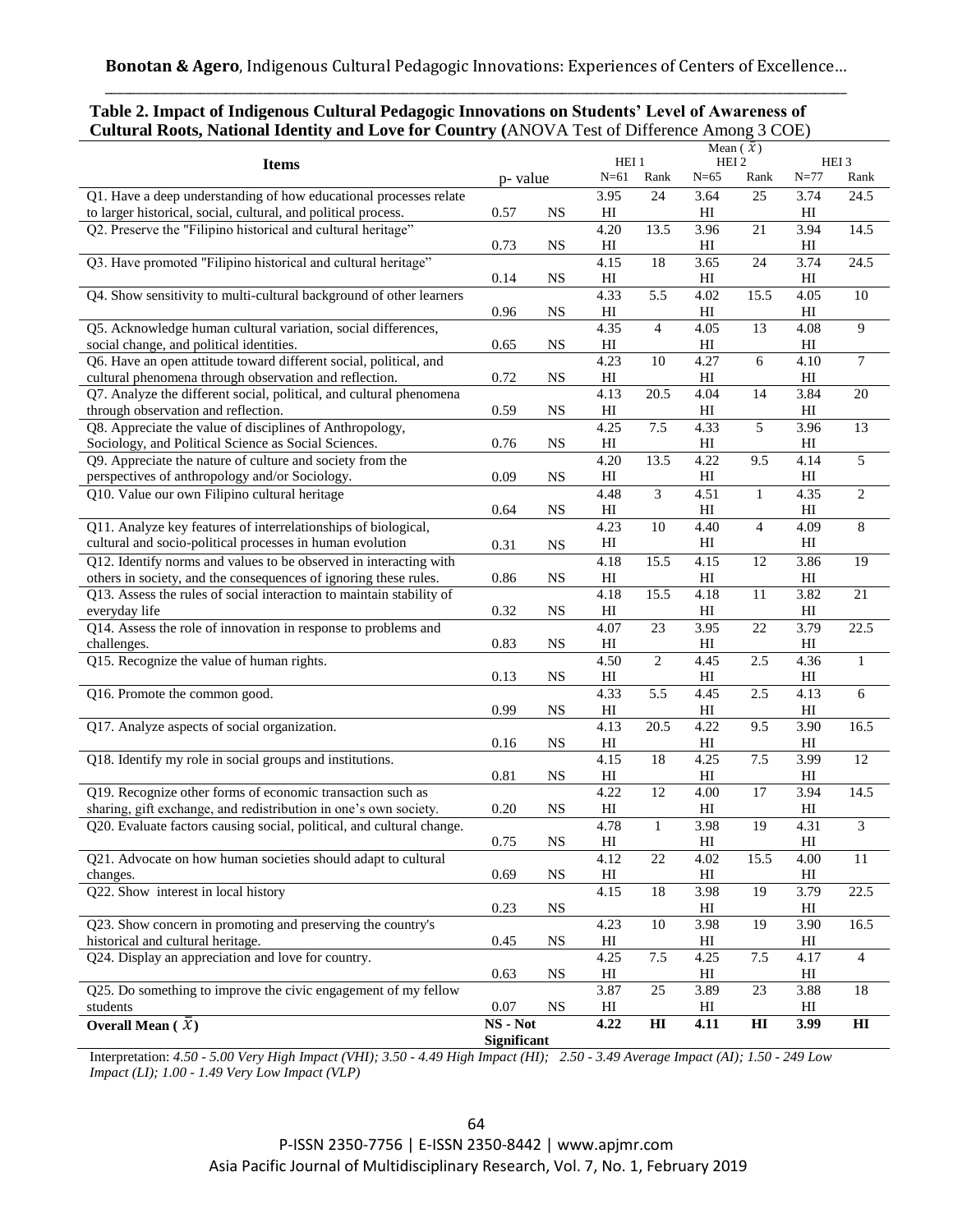# **Question 2: The pedagogic innovations have "High Impact" on the students in terms of awareness of their cultural roots, national identity and love of country.**

 The results of the survey as shown in Table 2 showed that the students in the different Centers of Excellence do not significantly differ in their responses to the items since ANOVA yields p-value>.05 in all items. They acknowledged that the pedagogic innovations have "High Impact" in terms of their awareness of Filipino culture in a multi-cultural world, cultural literacy, respect for human rights and promotion of common good, preservation and appreciation of Filipino cultural heritage, sense of national identity, responsibility for nation-building.

 In terms of rank, they scored highly on "*I value our own Filipino cultural heritage"* (Q10) *and "I recognize the value of human rights"* (*Q15*)*.* It confirms that indeed these pedagogic innovations strengthened students' appreciation for their own cultural heritage and respect of human rights.

 On the other hand, though still in the level of "High Impact", students ranked low in: *"I have a deep understanding of how educational processes relate to larger historical, social, cultural, and political process." (Q1) and "I assess the role of innovation in response to problems and challenges" (Q14).* This suggests that the pedagogic innovations should also help the development of higher order thinking skills (HOTS) – of analyzing, assessing/evaluating and creating, following the new revised Bloom's taxonomy [24]. Over-all, the results are encouraging but also opened a window to still further strengthen culturebased education since these innovations were still short from "*Very* High Impact".

# **Question 3: Threats of imbibing the culture-based innovations are seen coming from some media outfits/ social media with their negative portrayal of national political landscape**

 The media outfits – consisting of newspapers, radio, TV, cinema, social media/internet, and mobile phones - are very powerful and influential tools of social communications [25]. At present, they have become a part of the people's daily life. However, some media fuel colonial mentality.

 Professor 16 explained*: "The influence of media, social media that hails on Western culture is a big challenge."*

 Another professor remarked*: "The students have fascination for other countries as they are*  *more engaged in a western movies and the like." (P6)*

Still another professor added*: "Many Filipinos tend to adore other countries in terms of their way of living or material things etc." (P 3)*

Besides, some media are negative – oriented.

A professor remarked: "S*ociety is ingraining in our minds that the "Greener Pasture" is out there, outside the country*." (P13)

 Another professor added: *"When you read the papers, you see the bad mentality of some Filipinos – quarrels, lies, crab mentality, social shaming. We could be better like other countries, but sometimes, money and fame blind our people."*

A student commented:

*"Bad media representation and discontent with our country's system make me want to go out of this mess." (S8)*

 What is most desired is to have media outfits which are positive in tenor and approach, can provide true information and help in nation-building [26]. They can also be very potent tools to awaken the awareness of the people of their cultural roots.

### **CONCLUSION AND RECOMMENDATION**

 The study concludes that some indigenous cultural pedagogic innovations of professors of the Centers of Excellence in Teacher Education in Central Visayas/Region 7 are: (1) Contextualizing the topic in local setting cum story-telling and sense of humor; (2) Exposing students to indigenous culture through filmshowing, cultural shows, field trips to museums, Laro ng Lahi; (3) Bayanihan spirit as applied to group activities or outreach community service; (4) Authentic forms of assessments –performance or product based such as cultural plays, researches, handmade products; (5) Coordination with co-curricular activities like, Sinulog Festival or Feast of Santo Nino, Gabii sa Kabilin, Buwan ng Wika; (6) Encouraging student advocacies such as care for the environment, patronizing local products and native delicacies. These teaching innovations have been found to have "High Impact" on the students in terms of increasing their awareness of their cultural roots, sense of national identity and love of country. Moreover, some threat of imbibing the culture-based innovations are seen coming from some media outfits/ social media which are negative oriented and discouraging.

 The study has contributed some evidence-based innovative pedagogic strategies worth trying out in the